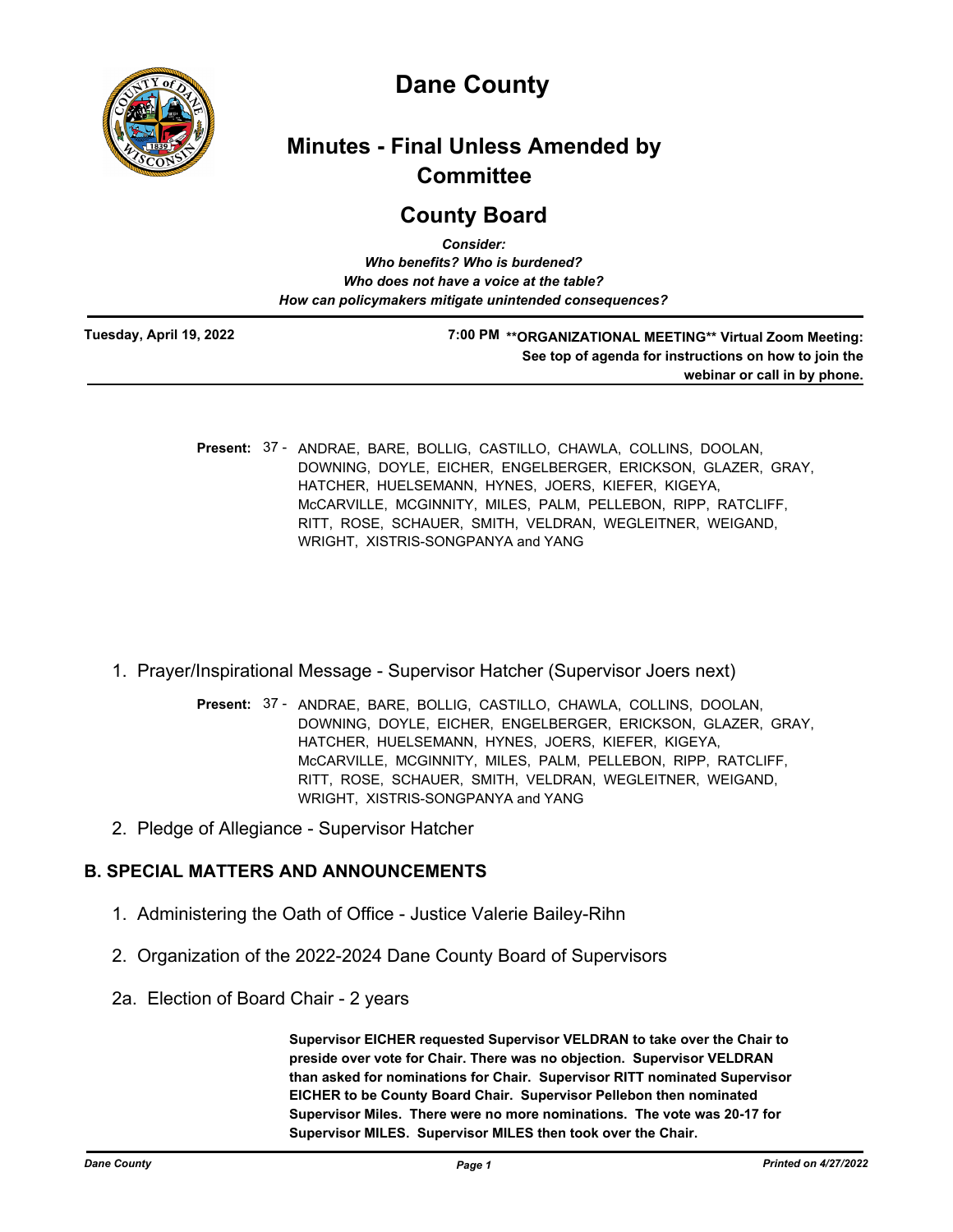### 2b. Election of First Vice-Chair - 2 years

**Supervisor MILES asked for nominations for Vice Chair. Supervisor JOERS nominated Supervisor SCHAUER to be Vice Chair. Supervisor Bare then nominated Supervisor DOYLE. There were no more nominations. The vote was 19-18 for Supervisor SCHAUER.**

2c. Election of Second Vice-Chair - 2 years

**Supervisor MILES asked for nominations for Second Vice Chair. Supervisor WRIGHT nominated Supervisor KIGEYA to be Second Vice Chair. There were no more nominations. Supervisor MILES than called for a unanimous ballot for Supervisor KIGEYA. There were no objections and Supervisor KIGEYA was elected Second Vice Chair.**

2d. Election of Sergeants-At-Arms - 2 years

**Supervisor MILES asked for nominations for Sergeants-At-Arms. Supervisor HUESELMANN nominated Supervisor CHAWLA to be Sergeant-At-Arms. Supervisor SCHAUER then nominated Supervisor MCCARVILLE as Sergeant-At-Arms. There were no more nominations. Supervisor MILES then requested a unanimous ballot be cast for both Supervisors CHAWLA and MCCARVILLE. There was no objection and they were both elected Sergeant-At-Arms.**

### **2e.** [2022 OA-001](http://dane.legistar.com/gateway.aspx?m=l&id=/matter.aspx?key=22615) AMENDING CHAPTER 7 OF THE DANE COUNTY CODE OF ORDINANCES, AMENDING BOARD RULES

#### *Sponsors:* EICHER

#### [2022 OA-001](http://dane.legistar.com/gateway.aspx?M=F&ID=216e5e97-69eb-4ddb-9f42-3b7311c089e9.pdf) *Attachments:*

[Co board rules 2022 OA1 amendment 1--PROPOSED WEGLEITNER](http://dane.legistar.com/gateway.aspx?M=F&ID=b3323ad1-b115-40ae-a1e2-d5d4d7698877.pdf) [Co board rules 2022 OA1 amendment 2--PROPOSED WEGLEITNER](http://dane.legistar.com/gateway.aspx?M=F&ID=1748e780-f8fc-4387-b10b-d3c362d2e993.pdf) [Co board rules 2022 OA1 amendment 3--PROPOSED RATCLIFF](http://dane.legistar.com/gateway.aspx?M=F&ID=397aa5df-2131-4685-b60a-c0fa33e833ed.pdf)

**A motion was made by WEGLEITNER, second by CHAWLA TO move Amendment 1. A motion was made by SMITH, seconded by WEGLEITNER, that the Amendment 1 be amended to insert after "at" on line 13 to read "At the first meeting following Personnel and Finance Committee action public testimony and registrations be taken". The motion carried by the following vote:**

- Ayes: 22 ANDRAE, BARE, CASTILLO, CHAWLA, DOOLAN, DOYLE, GLAZER, GRAY, HUELSEMANN, KIGEYA, MCGINNITY, MILES, PALM, PELLEBON, RATCLIFF, RITT, ROSE, SMITH, WEGLEITNER, WEIGAND, WRIGHT and YANG
- Noes: 14 BOLLIG, COLLINS, DOWNING, EICHER, ENGELBERGER, HATCHER, HYNES, JOERS, KIEFER, McCARVILLE, RIPP, SCHAUER, VELDRAN and XISTRIS-SONGPANYA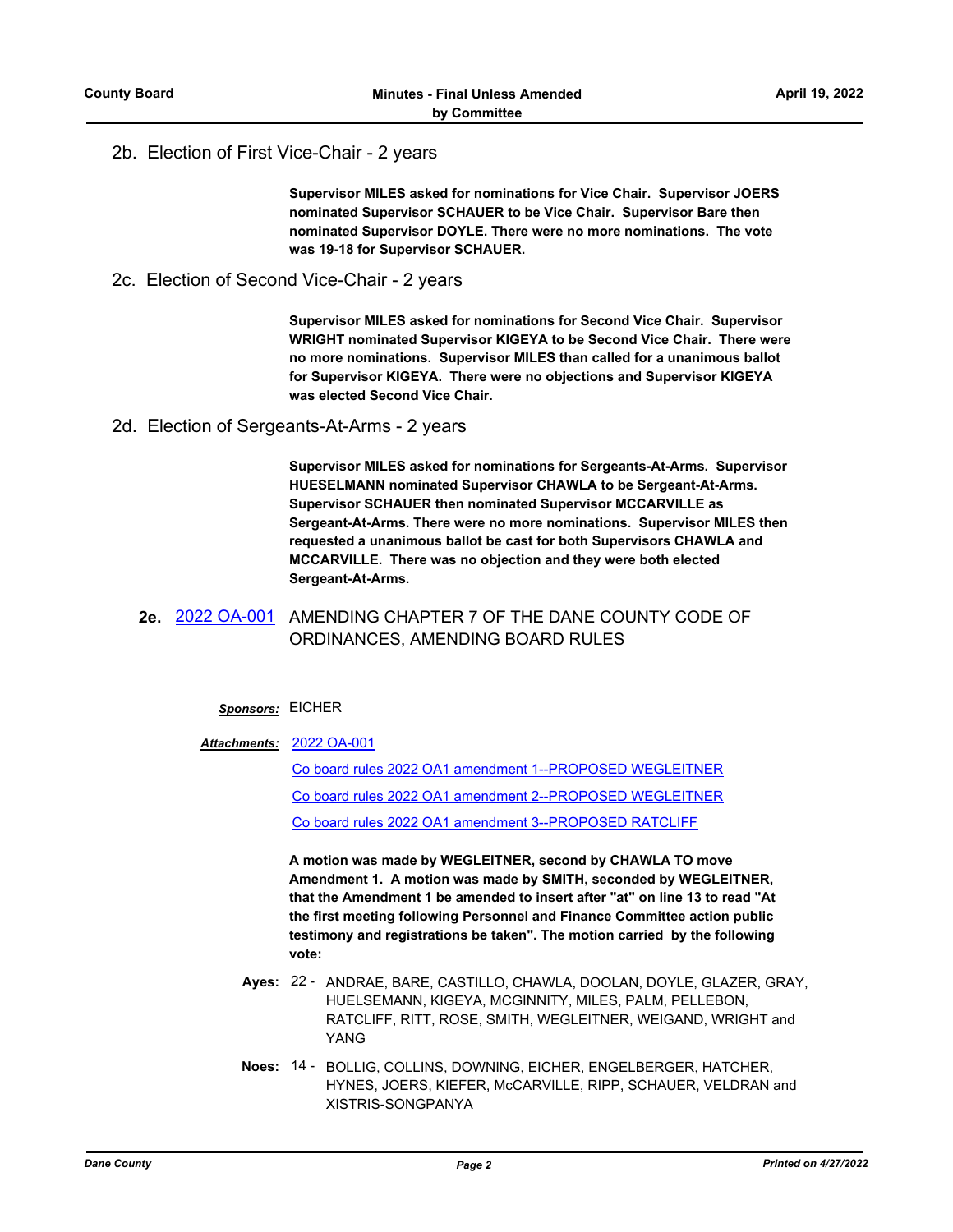#### **Absent:** 1 - ERICKSON

**A motion was made by BARE, seconded by CHAWLA, that the Amendment 1 be amended to at line 14 strike "At such meetings, no public testimony or registrations shall be taken". The motion carried by a voice vote.**

**A motion made by WEGLEITNER, seconded by CHAWLA, that Amendment 1 as be adopted as amended. The motion carried by the following vote:**

- Ayes: 22 ANDRAE, BARE, CASTILLO, CHAWLA, DOOLAN, DOYLE, GLAZER, GRAY, HUELSEMANN, KIGEYA, MILES, PALM, PELLEBON, RATCLIFF, RITT, ROSE, SMITH, VELDRAN, WEGLEITNER, WEIGAND, WRIGHT and YANG
- Noes: 14 BOLLIG, COLLINS, DOWNING, EICHER, ENGELBERGER, HATCHER, HYNES, JOERS, KIEFER, McCARVILLE, MCGINNITY, RIPP, SCHAUER and XISTRIS-SONGPANYA
- **Absent:** 1 ERICKSON

**A motion was made by WEGLEITNER, seconded by PELLEBON, to move Amendment 2. A motion was made by WEGLEITNER, seconded by PELLEBON, to amend Amendment 2 to delete the reference to the Pledge of Allegiance in section 7.61 (2) A.2 The motion failed by the following vote:**

- Ayes: 9 DOYLE, GLAZER, HUELSEMANN, KIGEYA, PALM, PELLEBON, RITT, WEGLEITNER and WRIGHT
- Noes: 28 ANDRAE, BARE, BOLLIG, CASTILLO, CHAWLA, COLLINS, DOOLAN, DOWNING, EICHER, ENGELBERGER, ERICKSON, GRAY, HATCHER, HYNES, JOERS, KIEFER, McCARVILLE, MCGINNITY, MILES, RIPP, RATCLIFF, ROSE, SCHAUER, SMITH, VELDRAN, WEIGAND, XISTRIS-SONGPANYA and YANG

**The motion to adopt Amendment 2 was then before the Board. The motion failed by the following vote:**

- Ayes: 8 DOYLE, GLAZER, HUELSEMANN, KIGEYA, PELLEBON, RITT, WEGLEITNER and WRIGHT
- Noes: 29 ANDRAE, BARE, BOLLIG, CASTILLO, CHAWLA, COLLINS, DOOLAN, DOWNING, EICHER, ENGELBERGER, ERICKSON, GRAY, HATCHER, HYNES, JOERS, KIEFER, McCARVILLE, MCGINNITY, MILES, PALM, RIPP, RATCLIFF, ROSE, SCHAUER, SMITH, VELDRAN, WEIGAND, XISTRIS-SONGPANYA and YANG

**A motion was made by KIEFER, seconded by WEIGAND, that the Ordinance be amended to remove the strikeout of the word "prayer" . The motion failed by the following vote:**

- Ayes: 13 BOLLIG, DOOLAN, DOWNING, ENGELBERGER, ERICKSON, GRAY, HATCHER, KIEFER, McCARVILLE, RIPP, SCHAUER, WEIGAND and YANG
- Noes: 24 ANDRAE, BARE, CASTILLO, CHAWLA, COLLINS, DOYLE, EICHER, GLAZER, HUELSEMANN, HYNES, JOERS, KIGEYA, MCGINNITY, MILES, PALM, PELLEBON, RATCLIFF, RITT, ROSE, SMITH, VELDRAN, WEGLEITNER, WRIGHT and XISTRIS-SONGPANYA

**A motion was made by RATCLIFF, seconded by WEGLEITNER, that Amendment 3 be adopted. The motion carried by a voice vote.**